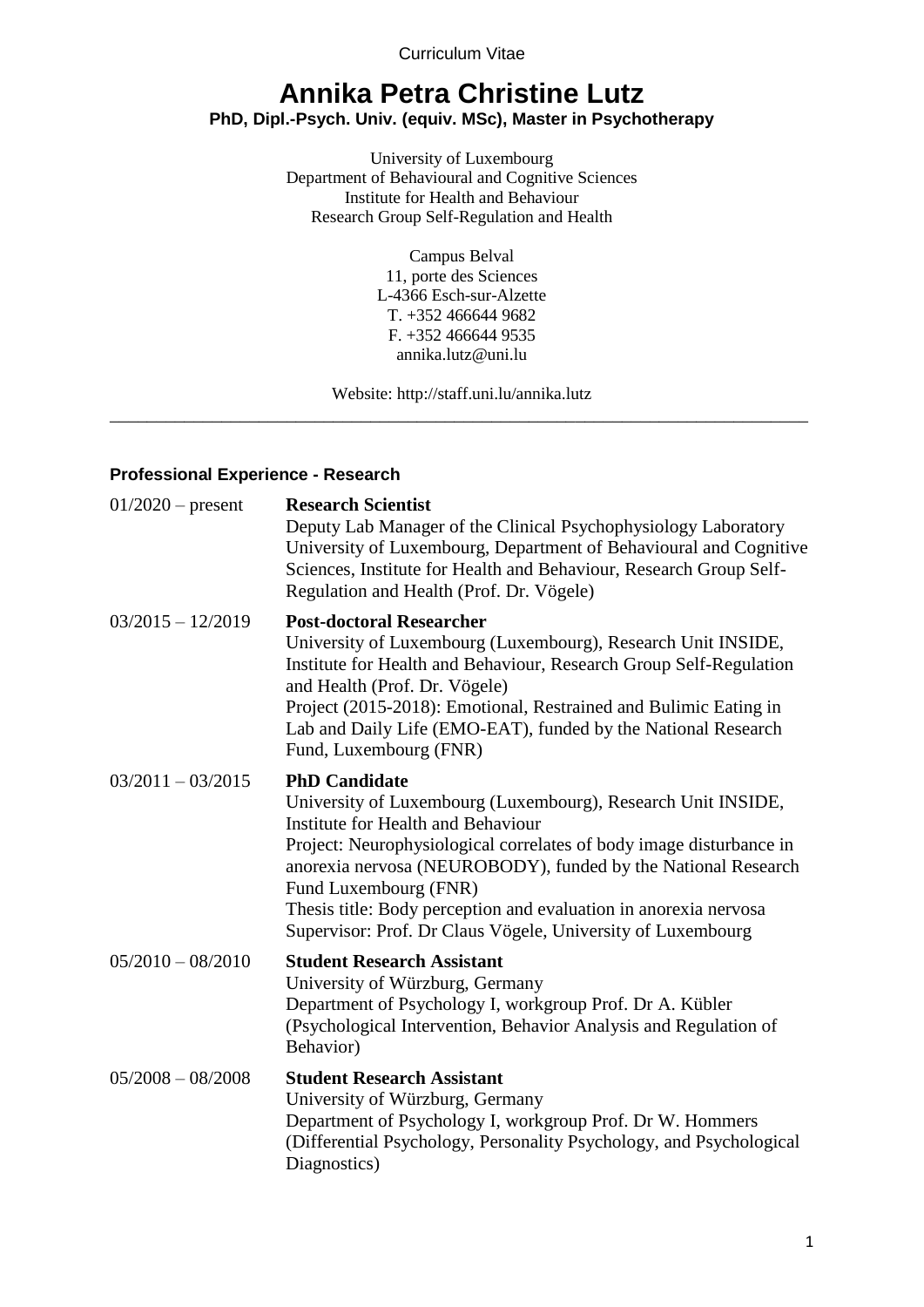# **Professional Experience - Psychotherapy**

| $04/2017 - 02/2019$                        | Internship: Centre Hospitalier Emile Mayrisch, Esch-sur-Alzette,<br>Luxembourg (general hospital)<br>Tasks: Individual and group psychotherapy with obese patients<br>undergoing bariatric surgery                                                                                                         |  |
|--------------------------------------------|------------------------------------------------------------------------------------------------------------------------------------------------------------------------------------------------------------------------------------------------------------------------------------------------------------|--|
| $09/2014 - 12/2014$                        | Internship: Schön Klinik Roseneck, Rosenheim, Germany<br>(psychosomatic hospital)<br>Tasks: Data collection including diagnostic interviews with anorexia<br>nervosa patients and participation in daily ward routine                                                                                      |  |
| $03/2008 - 04/2008$<br>$09/2008 - 10/2008$ | Internships: Klinikum Aschaffenburg, Klinik für Psychiatrie und<br>Psychotherapie des Kindes- und Jugendalters (psychiatric hospital for<br>children and adolescents)<br>Tasks: Diagnostic assessments (cognitive, socio-emotional, systemic),<br>participation in therapy sessions and daily ward routine |  |
|                                            | <b>Academic Degrees and Professional Qualifications</b>                                                                                                                                                                                                                                                    |  |
| 2019                                       | <b>Master in Psychotherapy</b><br>Professional Master's programme to obtain a license as clinical<br>psychologist/psychotherapist                                                                                                                                                                          |  |
| 2015                                       | PhD on "Body perception and evaluation in anorexia nervosa"<br>University of Luxembourg, Luxembourg<br>Supervisor: Prof. Dr Claus Vögele, University of Luxembourg                                                                                                                                         |  |
| 2014                                       | <b>Therapist for Equine-Assisted Interventions</b><br>EquiMotion Institute, Münschecker, Luxembourg                                                                                                                                                                                                        |  |
| 2010                                       | Diplom (equiv. MSc) in Psychology<br>University of Würzburg, Germany<br>Grade: very good (A)<br>Thesis title: "Inhibitory performance and heart rate variability in<br>female restrained eaters"                                                                                                           |  |
| 2007                                       | Vordiplom (equiv. BSc) in Psychology<br>University of Würzburg, Germany<br>Grade: very good (A)                                                                                                                                                                                                            |  |
| 2005                                       | <b>Abitur</b> (general qualification for university entrance)<br>Friedrich-Dessauer-Gymnasium Aschaffenburg, Germany<br>Grade: very good (A)                                                                                                                                                               |  |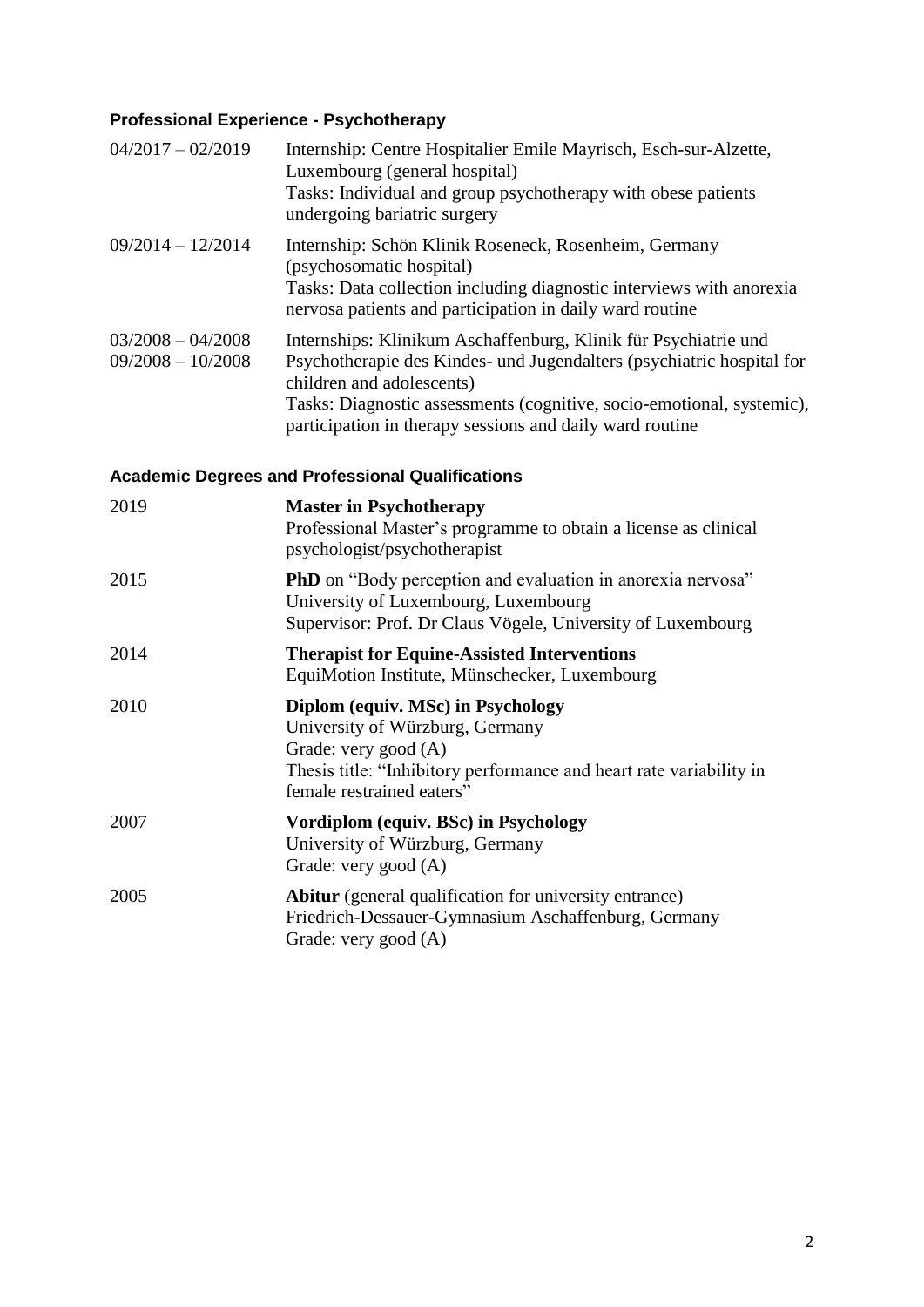#### **Grants and Awards**

| $2019 - 2023$ | BODILLUSION: Body image distortion and cardio-visual integration<br>in anorexia nervosa (term 4 years, 164,589.-)<br>National Research Fund Luxembourg (FNR), AFR scheme<br>PI: Prof. Dr Claus Vögele<br>Role: scientific advisor                                |
|---------------|------------------------------------------------------------------------------------------------------------------------------------------------------------------------------------------------------------------------------------------------------------------|
| $2015 - 2018$ | EMO-EAT: Emotional, Restrained, and Bulimic Eating in Lab and<br>Daily Life (term 3 years, $\epsilon$ 789,000.-)<br>National Research Fund Luxembourg (FNR), CORE scheme<br>PI: Prof. Dr Claus Vögele, Prof. Dr. Jens Blechert<br>Role: post-doctoral researcher |
| $2013 - 2015$ | ATTEND: Attentional Processing of Food and Body Cues in Eating<br>Disorders (term 2 years, $\epsilon$ 67,300.-)<br>University of Luxembourg, internal funding scheme<br>PI: Prof. Dr Claus Vögele<br>Role: PhD candidate                                         |
| $2011 - 2015$ | NEUROBODY: Neurophysiological correlates of body image<br>disturbances in Anorexia nervosa (term 4 years, $£111,000.$ -)<br>National Research Fund Luxembourg (FNR), AFR PhD grant<br>Role: PI                                                                   |
| 2005          | Karl-von-Frisch Award of the Association of German Biologists<br>(vdbiol) for excellent A-levels in biology                                                                                                                                                      |

#### **Memberships in Learned Societies**

| Society for Psychophysiological Research (US)                                        | <b>Full Member</b><br><b>Associate Web Editor</b><br>ad hoc Website Committee<br><b>Committee to Promote Student Interests</b>             |
|--------------------------------------------------------------------------------------|--------------------------------------------------------------------------------------------------------------------------------------------|
| German Psychological Society (DE)<br>(Deutsche Gesellschaft für Psychologie)         | <b>Full Member</b><br>Divisions: Clinical Psychology and<br>Psychotherapy, Biological Psychology<br>and Neuropsychology, Health Psychology |
| Luxembourgish Psychological Society (LU)<br>(Société Luxembourgeoise de Psychologie) | <b>Full Member</b>                                                                                                                         |

#### **Ad hoc Reviewing for International Journals**

Psychophysiology; International Journal of Obesity; International Journal of Psychophysiology; Journal of Behavior Therapy and Experimental Psychiatry; Journal of Behavioral Addictions; Cognition and Emotion; Psychology, Health & Medicine; European Journal of Health Psychology; Frontiers in Psychology; Psychotherapie, Psychosomatik, medizinische Psychologie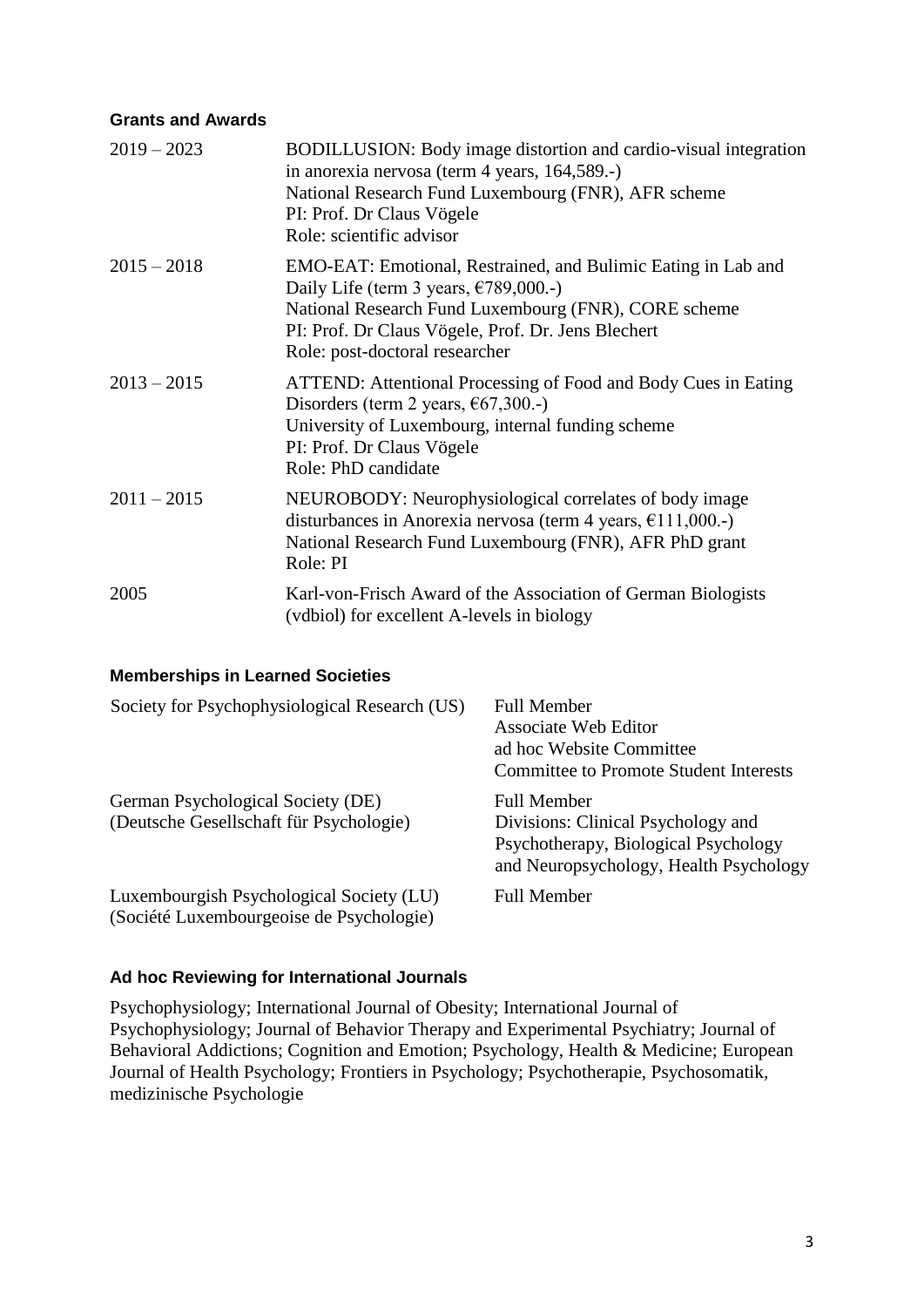# **Teaching and Supervision**

*PhD supervision (University of Luxembourg)*

| $2019$ – present              | Member of the supervisory committee (CET) of PhD candidate Lynn<br>Erpelding, project "Body image distortion and cardio-visual<br>integration in anorexia nervosa?" (BODILLUSION)                   |  |  |
|-------------------------------|-----------------------------------------------------------------------------------------------------------------------------------------------------------------------------------------------------|--|--|
| 2019                          | Advisory member of the examination board of PhD candidate<br>Agnieszka Czeluscinska, project "Attentional bias to body- and<br>sexually-relevant stimuli" (BODYBIAS)                                |  |  |
|                               | Master in Psychological Interventions (University of Luxembourg):                                                                                                                                   |  |  |
| $2015$ – present              | Supervision of Master's theses: 7 completed, 3 ongoing                                                                                                                                              |  |  |
| $2015$ – present              | <b>Course: Adult Mental Health</b>                                                                                                                                                                  |  |  |
| $2016$ – present              | Course: Foundations of Clinical Psychological Interventions                                                                                                                                         |  |  |
| $2016 - 2018$                 | <b>Course: Introduction to Structured Clinical Interviews</b>                                                                                                                                       |  |  |
|                               | Bachelor in Psychology (University of Luxembourg):                                                                                                                                                  |  |  |
| $2011$ – present              | Supervision of Bachelor's theses: 11 completed                                                                                                                                                      |  |  |
| $2011 - 2014$                 | "Experimentalpraktikum" (practical course on the design and<br>implementation of research studies)                                                                                                  |  |  |
| 2013                          | Lecture: Psychophysiology – Concepts and Methods                                                                                                                                                    |  |  |
| 2015                          | Lecture: Foundations of Psychological Interventions                                                                                                                                                 |  |  |
|                               | Other teaching activities at the University of Luxembourg:                                                                                                                                          |  |  |
| $2015$ – present              | Training and supervision in the Structured Clinical Interview for<br>DSM-IV (SCID) for students at Bachelor's, Master's, and PhD level                                                              |  |  |
| $2015$ – present              | Workshops in psychophysiological assessment and data analysis for<br>students at Bachelor's, Master's, and PhD level                                                                                |  |  |
| External teaching activities: |                                                                                                                                                                                                     |  |  |
| $2017$ – present              | Guest lecturer on "Equine-assisted interventions for mental disorders"<br>at EquiMotion Institute (Münschecker, Luxembourg)                                                                         |  |  |
| <b>Invited Lectures</b>       |                                                                                                                                                                                                     |  |  |
| 04/2014                       | Presentation at the research colloquium of Schön Klinik Roseneck in<br>Prien (Germany)                                                                                                              |  |  |
| 02/2016                       | Guest lecturer at University College Lillehammer (Norway):<br>Bachelor in Psychology: Abnormal Psychology – Eating Disorders<br>Bachelor in Psychology: Biological Psychology - Internal Regulation |  |  |
| 09/2017                       | Invitied lecture "The forbidden candyfruit" at the conference "Ends of<br>the Humanities" at the University of Luxembourg                                                                           |  |  |
| 05/2019                       | Guest lecture at University Hospital Hamm (Germany) on<br>"Interoception in Eating Disorders"                                                                                                       |  |  |
| 11/2019                       | Invited lecture in a lecture series on addiction at University of<br>Luxembourg: "Too slim is never enough – Addictive aspects of eating<br>disorders"                                              |  |  |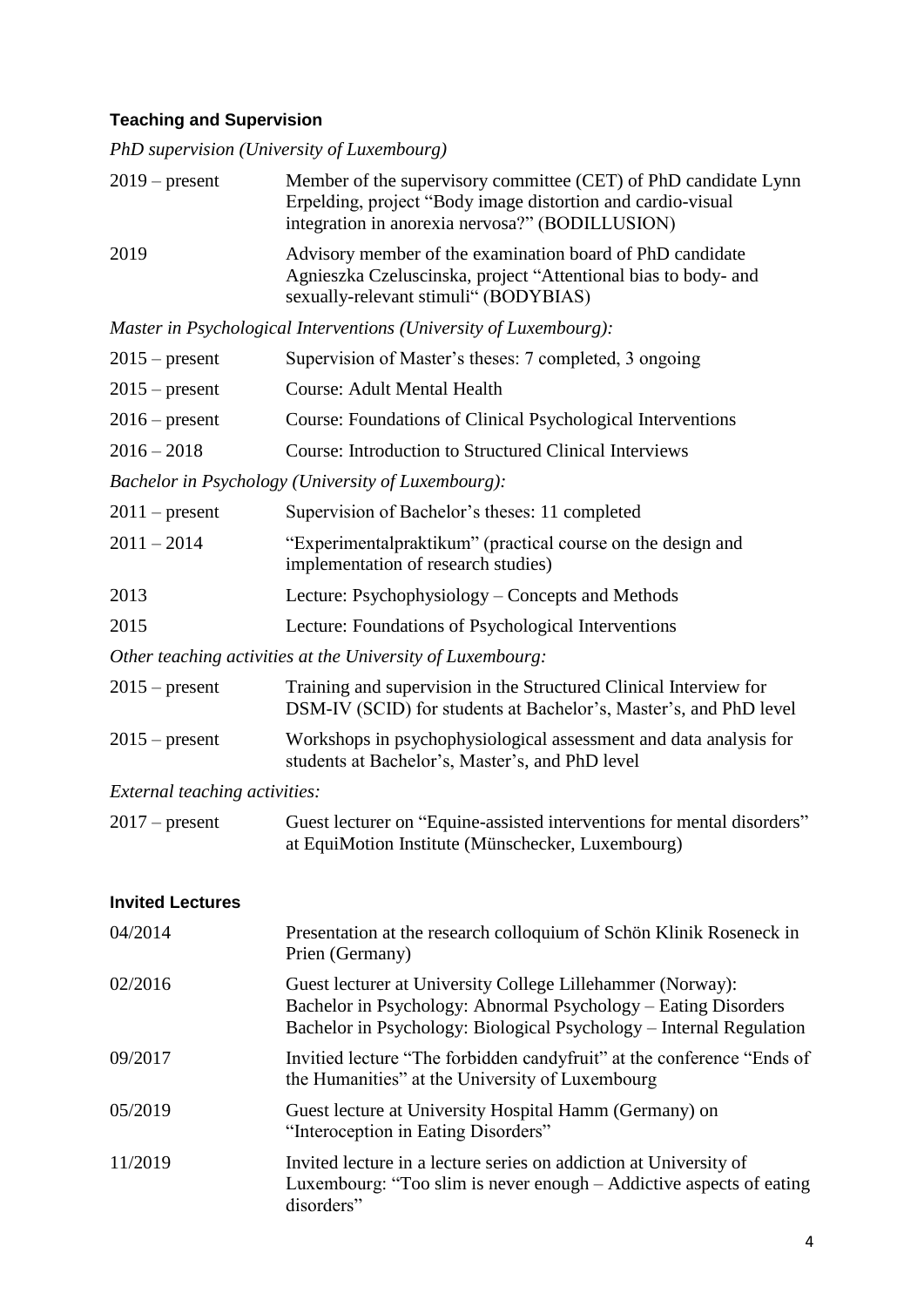#### **Administrative Offices**

2020 – present Elected member of the Faculty Council (University of Luxembourg)

### **Outreach to the General Public**

Participation in "Chercheurs à l'école" by the Luxembourg National Research Fund (FNR)

Interviews with local media (print, radio, television): Luxemburger Wort, Le Quotidien, L'Essentiel, Télécran, Letz be healthy, ARA City Radio, radio 100,7, RTL Radio, RTL Télévision

Web articles: science.lu, fnr.lu, sante.lu, sprweb.org

Lecture at Musée Dräi Eechelen (Luxembourg City) on "Die Verkörperung der Identität [The embodiment of identity]"

#### **National Collaborations**

Since 2019: participation in the national competence network on the treatment of obesity in children and adolescents (La prise en charge multidisciplinaire de l'enfant et adolescent en surcharge/obésité au Luxembourg) with partners from Hôpitaux Robert Schumann, Centre Hospitalier du Luxembourg, Rehazenter, and Luxembourg Institute of Health

#### **Research Stays and International Collaborations**

| 2011          | with Dr Cornelia Herbert, University of Würzburg, Germany (3 days)                                                                   |  |
|---------------|--------------------------------------------------------------------------------------------------------------------------------------|--|
| 2012          | with Prof. Jens Blechert, Center for Cognitive Neuroscience,<br>University of Salzburg, Austria (3 days)                             |  |
| 2015          | with Prof. Jens Blechert, Center for Cognitive Neuroscience,<br>University of Salzburg, Austria (3 days)                             |  |
| 2019          | with Prof. Jens Blechert, Center for Cognitive Neuroscience,<br>University of Salzburg, Austria (7 days)                             |  |
| $2011 - 2015$ | Project NEUROBODY with C. Herbert (University of Würzburg,<br>Germany) and U. Voderholzer (Schön Klinik Roseneck, Prien,<br>Germany) |  |
| $2015 - 2018$ | Project EMO-EAT with J. Blechert (University of Salzburg, Austria)                                                                   |  |
| $2019 - 2023$ | Project BODILLUSION with S. Munsch (University of Fribourg) and<br>D. van Ryckeghem (Universtiy of Maastricht)                       |  |

#### **Participation in Scientific Trainings and Transferable Skills Courses**

| 2012 | Pre-conference workshops on eating disorders in Hannover<br>(Germany)                                                       |
|------|-----------------------------------------------------------------------------------------------------------------------------|
| 2012 | Brain Products EEG Beginner Workshop in Munich (Germany)                                                                    |
| 2012 | Workshop on electrooculogram (EOG) in Cologne (Germany)                                                                     |
| 2012 | Ethics Days of the University of Luxembourg                                                                                 |
| 2013 | Workshop "Temptations to eat moderated by personal and<br>environmental self-regulatory tools" in Utrecht (The Netherlands) |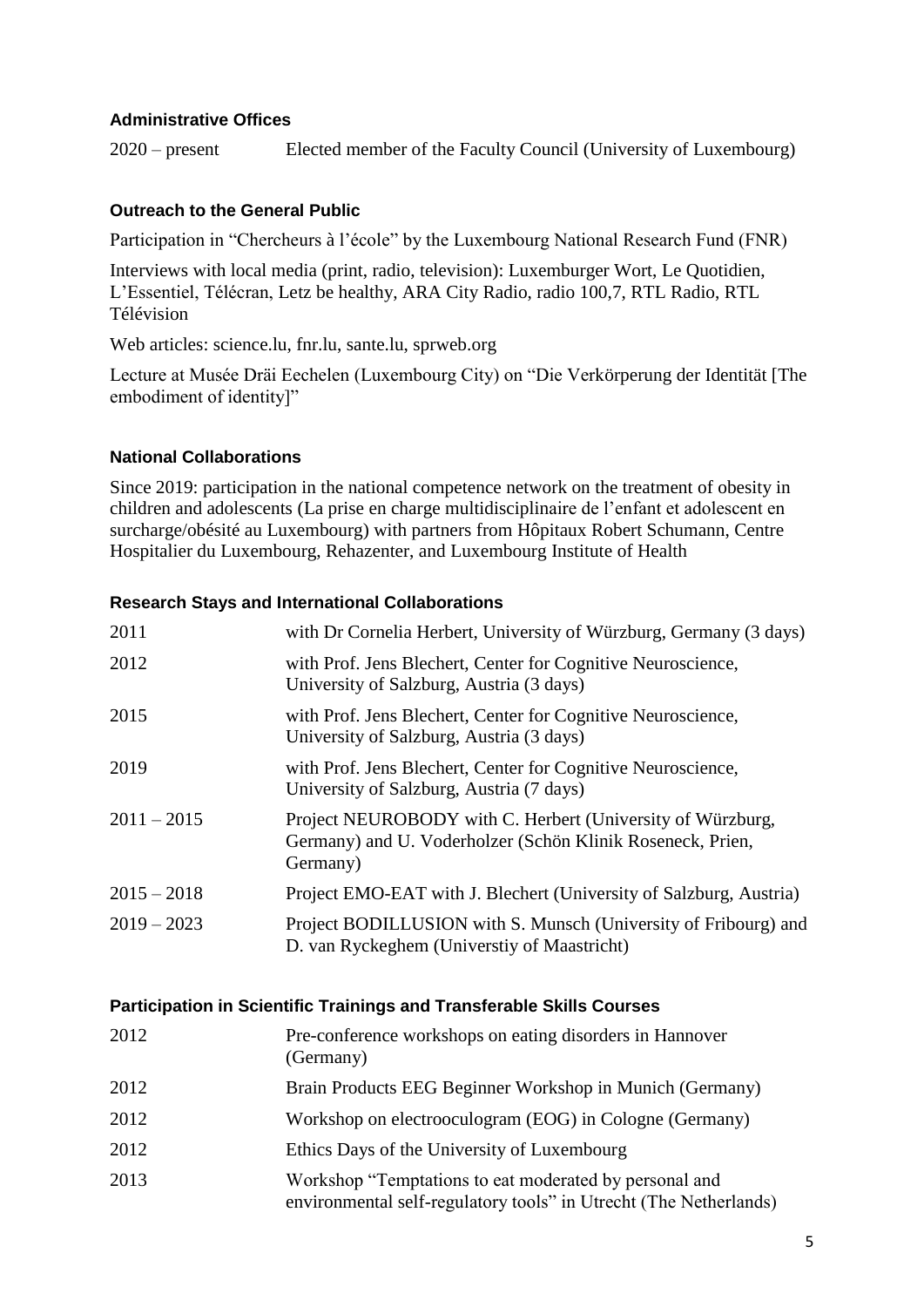| 2013 | Workshop "Analysis of causal effects" in Trier (Germany)                                                                                                                              |
|------|---------------------------------------------------------------------------------------------------------------------------------------------------------------------------------------|
| 2013 | Symposim "The study of self-control beyond students in the lab" in<br>Amsterdam (The Netherlands)                                                                                     |
| 2013 | Workshop "Media Training" at the University of Luxembourg                                                                                                                             |
| 2013 | BrainVision Analyzer Intermediate User Workshop in Berlin<br>(Germany)                                                                                                                |
| 2013 | Workshop "Good Scientific Practice" at the University of<br>Luxembourg                                                                                                                |
| 2013 | "Trier Autumn School $2013$ – Psychobiology & Psychophysiology of<br>Stress" in Mezzano (Italy)                                                                                       |
| 2013 | Workshop "Hierarchical Linear Modelling" at the University of<br>Luxembourg                                                                                                           |
| 2013 | Individual training in startle EMG analysis in Trier (Germany)                                                                                                                        |
| 2014 | Workshop "Structured Clinical Interview for DSM-IV" at the<br>University of Luxembourg                                                                                                |
| 2014 | Workshop "Proposal Writing for Young Researchers" at the<br>University of Luxembourg                                                                                                  |
| 2015 | 1 <sup>st</sup> UniGR Workshop "Modulation of eating behaviour through deep<br>brain stimulation (MIB-DBS)" in Esch-sur-Alzette (Luxembourg)                                          |
| 2015 | Workshop "Ecological Momentary Assessment" in Dresden<br>(Germany)                                                                                                                    |
| 2016 | Workshop "Digital Teaching Skills" at the University of Luxembourg                                                                                                                    |
| 2016 | "BESA Research Workshop" on source localisation with<br>electroencephalographic data in Munich (Germany)                                                                              |
| 2016 | Workshop on data security in m-health apps in Luxembourg City                                                                                                                         |
| 2016 | Workshop on multilevel data analysis in Leipzig (Germany)                                                                                                                             |
| 2016 | Summer school on self-regulation and interoception in St. Blasien<br>(Germany)                                                                                                        |
| 2018 | "The digitization of teaching and learning" at the University of<br>Luxembourg                                                                                                        |
| 2019 | Workshop "Time-frequency principal components analysis: A<br>practical introduction to applications with event-related potential data"<br>in Washington DC (United States of America) |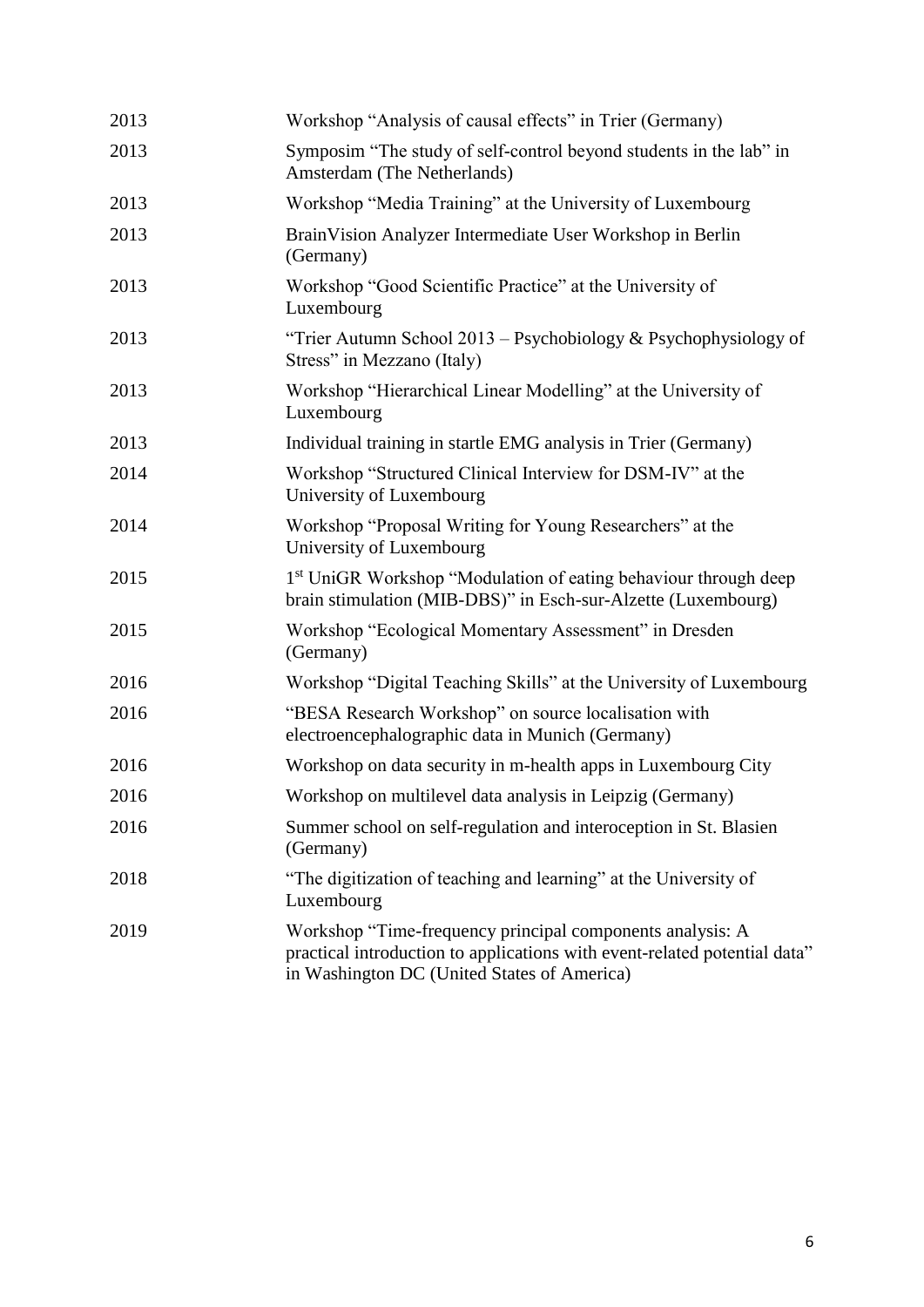### **Skills**

| First aid certificate       |                                                                                                                                                                                                                                                                                    |                                                                                                                                                                                                                                                                     |
|-----------------------------|------------------------------------------------------------------------------------------------------------------------------------------------------------------------------------------------------------------------------------------------------------------------------------|---------------------------------------------------------------------------------------------------------------------------------------------------------------------------------------------------------------------------------------------------------------------|
| Psychophysiology:           | electroencephalography: event-related potentials, heartbeat evoked<br>potentials, source localisation<br>electromyography: startle eye-blink modulation<br>electrocardiography: heart rate variability, heartbeat perception                                                       |                                                                                                                                                                                                                                                                     |
| <b>Clinical Interviews:</b> | Structured Clinical Interview for DSM-IV (SCID)<br>Eating Disorder Examination (EDE)                                                                                                                                                                                               |                                                                                                                                                                                                                                                                     |
| IT-Skills:                  | Microsoft Office, SPSS, E-Prime, GIMP<br>Psychophysiology software: BrainVision Analyzer, BrainVision<br>Recorder, BrainVision CapTrak, Brain Electric Source Analysis<br>(BESA), AcqKnowledge, Artiifact (heart rate variability analysis),<br>Clip2 (startle eye-blink analysis) |                                                                                                                                                                                                                                                                     |
| Language Skills:            | German:<br>English:<br>Luxembourgish:<br>French:<br>Spanish:<br>Japanese:                                                                                                                                                                                                          | native speaker<br>excellent, Council of Europe Level C2<br>Cambridge Certificate of Proficiency, Grade A<br>excellent, Council of Europe Level C2<br>excellent, Council of Europe Level C1<br>good, Council of Europe Level B2<br>basic, Council of Europe Level A2 |

#### **Publications**

#### **Publication Metrics**

Citations: 441; *h*-index: 8 (source: Google Scholar, June 2020)

#### **Peer-reviewed Journal Publications**

- **Lutz, A. P. C.**, Dierolf, A., van Dyck, Z., Georgii, C., Schnepper, R., Blechert, J., Vögele, C. (2020). *Mood induced changes in the cortical processing of food images in bulimia nervosa* [Revised manuscript under review].
- Schnepper, R., Georgii, C., Eichin, K., Arend, A.-K., Wilhelm, F. H., Vögele, C., **Lutz, A. P. C.**, van Dyck, Z., & Blechert, J. (2020). Fight, flight, - or grab a bite! Trait emotional and restrained eating style predicts food cue responding under negative emotions. *Frontiers in Behavioral Neuroscience*, *14*, 91. https://doi.org/10.3389/FNBEH.2020.00091
- van Dyck, Z., Schulz, A., Blechert, J., Herbert, B. M., **Lutz, A. P. C.**, & Vögele, C. (2020). Gastric interoception and gastric myoelectrical activity in bulimia nervosa and bingeeating disorder. *International Journal of Eating Disorders*, 1–10. https://doi.org/10.1002/eat.23291
- **Lutz, A. P. C.**, Schulz, A., Voderholzer, U., Koch, S., Van Dyck, Z., & Vögele, C. (2019). Enhanced cortical processing of cardio-afferent signals in anorexia nervosa. *Clinical Neurophysiology*, *130*(9), 1620-1627.
- Schulz, A., Van Dyck, Z., **Lutz, A.**, Rost, S., Vögele, C. (2017). Gastric modulation of startle eye blink. *Biological Psychology, 127*(1), 25-33.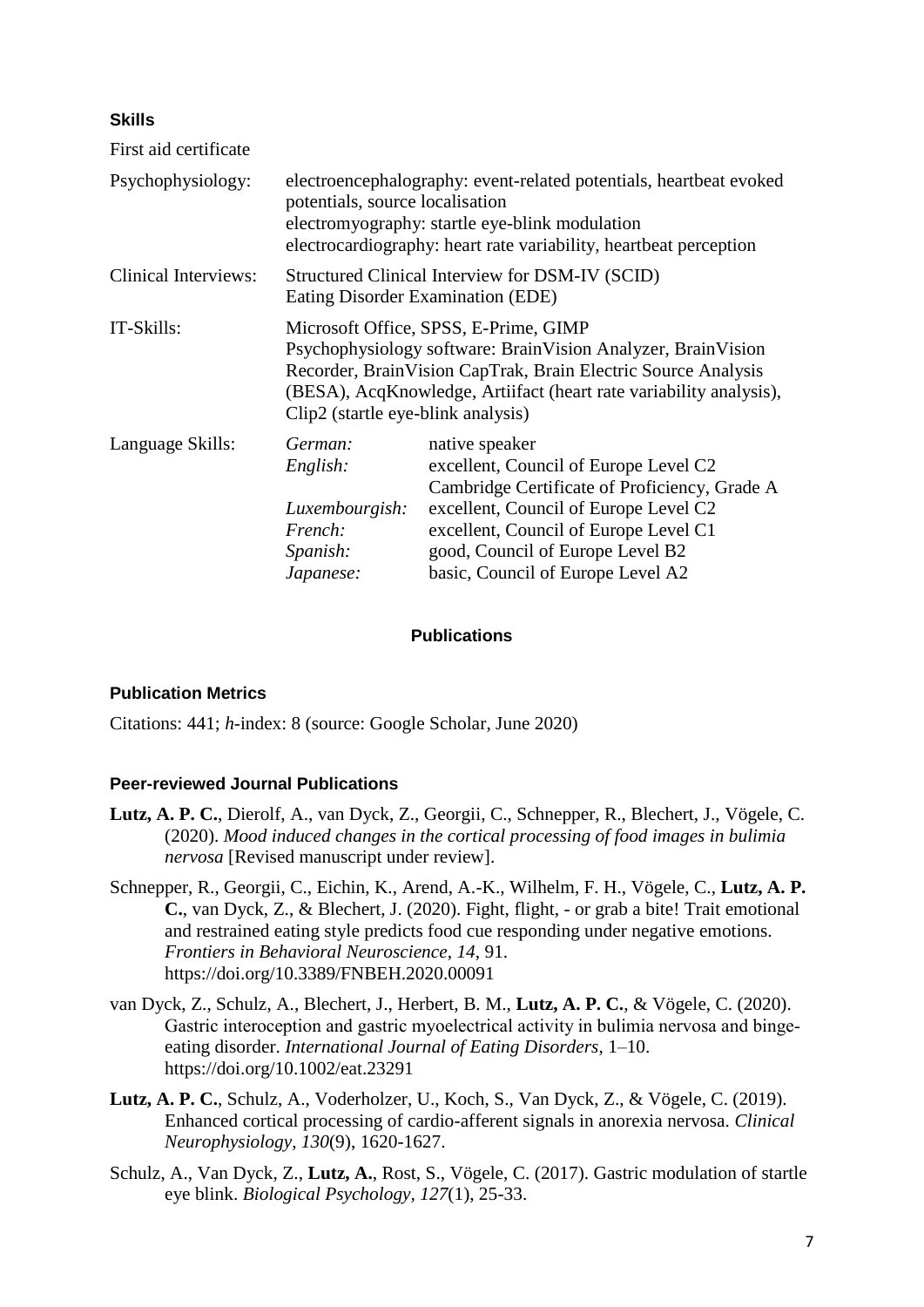- van Dyck, Z., Vögele, C., Blechert, J., **Lutz, A. P. C.**, Schulz, A., & Herbert, B. M. (2016). The Water Load Test as a measure of gastric interoception: Development of a twostage protocol and application to a healthy female population. *PloS one*, *11*(9), e0163574.
- Schulz, A., Ferreira de Sá, D. S., Dierolf, A. M., **Lutz, A.**, Van Dyck, Z., Vögele, C., & Schächinger, H. (2015). Short-term food deprivation increases amplitudes of heartbeat‐evoked potentials. *Psychophysiology*, *52*(5), 695-703.
- Meule, A., **Lutz, A. P. C.**, Vögele, C., & Kübler, A. (2014). Impulsive reactions to food-cues predict subsequent food craving. *Eating Behaviors*, *15*(1), 99-105.
- Meule, A., **Lutz, A. P. C.**, Krawietz, V., Stützer, J., Vögele, C., & Kübler, A. (2014). Foodcue affected motor response inhibition and self-reported dieting success: A pictorial affective shifting task. *Frontiers in Psychology*, *5*, 216.
- Meule, A., **Lutz, A.**, Vögele, C., & Kübler, A. (2012). Women with elevated food addiction symptoms show accelerated reactions, but no impaired inhibitory control, in response to pictures of high-calorie food-cues. *Eating Behaviors*, *13*(4), 423-428.
- Meule, A., **Lutz, A.**, Vögele, C., & Kübler, A. (2012). Self-reported dieting success is associated with cardiac autonomic regulation in current dieters. *Appetite*, *59*(2), 494- 498.
- Meule, A., **Lutz, A.**, Vögele, C., & Kübler, A. (2012). Food cravings discriminate differentially between successful and unsuccessful dieters and non-dieters. Validation of the Food Cravings Questionnaires in German. *Appetite*, *58*(1), 88-97.

#### **Book Chapters**

Vögele, C., **Lutz, A. P. C.**, & Gibson, E. L. (2018). Mood, emotions and eating disorders. In: W. S. Agras & A. Robinson (Eds.) *The Oxford handbook of eating disorders* (2<sup>nd</sup> ed., p 155-186). Oxford: Oxford University Press.

#### **Doctoral Dissertation**

**Lutz, A. P. C.** (2015). Body perception and evaluation in anorexia nervosa (doctoral dissertation). Retrieved from [http://orbilu.uni.lu/handle/10993/20973.](http://orbilu.uni.lu/handle/10993/20973)

#### **Conference Contributions**

- **Lutz, A.**, van Dyck, Z., Schulz A., & Vögele, C. (2019). Interoception in bulimia nervosa: Evidence at cortical and self-report levels. *Psychophysiology*, *56*(S1), S117.
- **Lutz, A.**, van Dyck, Z., Schulz, A., & Vögele, C. (2019). *Herzschlag-evozierte Potenziale bei Bulimia nervosa [Heartbeat evoked potentials in bulimia nervosa].* Poster presented at 45. Jahrestagung Psychologie und Gehirn, Dresden, Germany.
- **Lutz, A.**, Herbert, C., Schulz, A., Voderholzer, U., Koch, S., & Vögele, C. (2017). Affective evaluation of body images in anorexia nervosa. *Psychophysiology, 54*(S1).
- Van Dyck, Z., **Lutz, A.**, Ortmann, J., Schulz, A., Vögele, C., (2017, August). *Entwicklung und Validierung eines Fragebogens zur multidimensionalen Erfassung essstörungsspezifischer interozeptiver Körperwahrnehmung: Vorläufige Daten anhand einer gesunden und einer essgestörten Stichprobe [Development and Validation of a questionnaire for the multi-dimensional assessment of eating-disorder*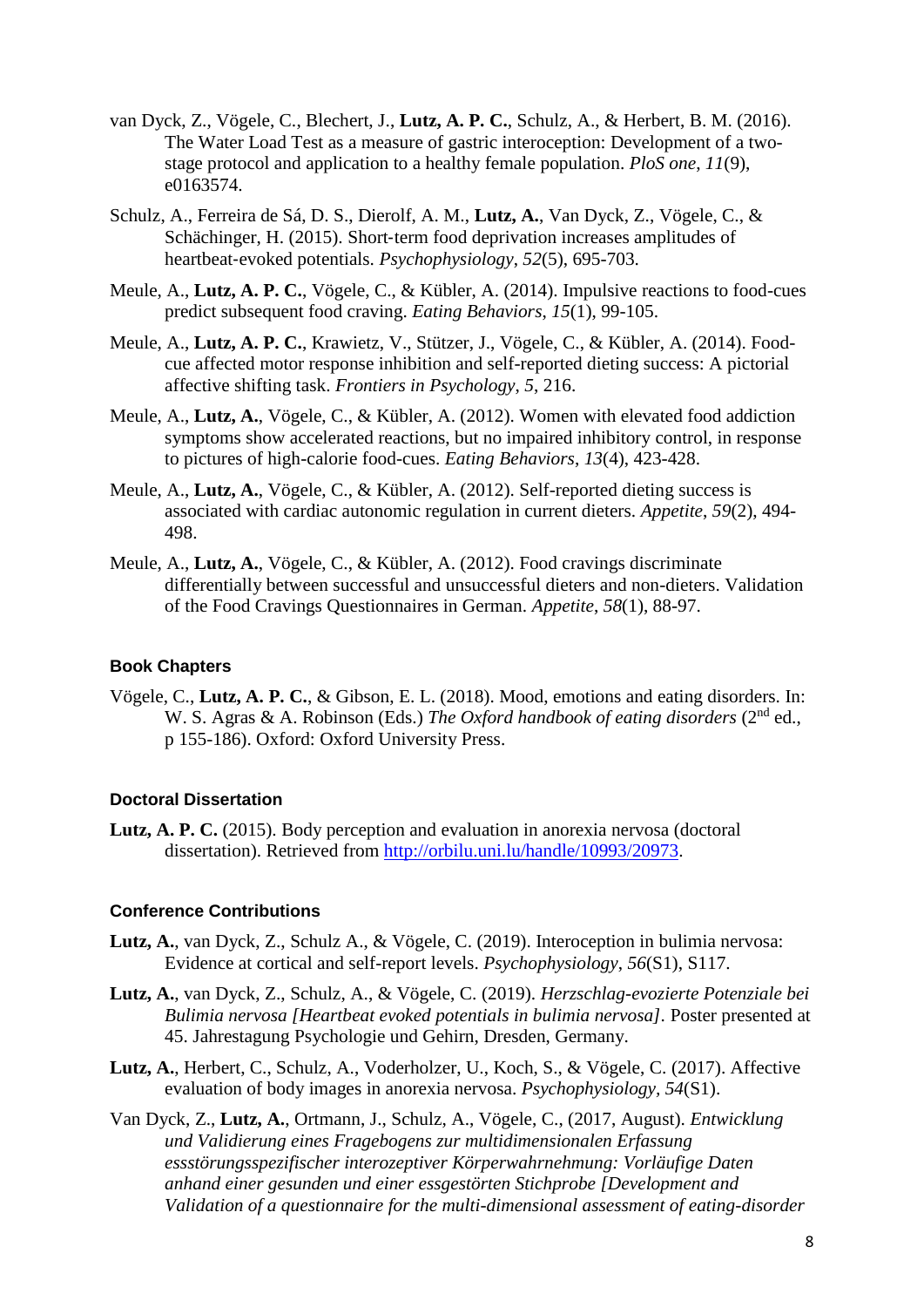*specific interoception]*. Paper presented at 13. Kongress der Fachgruppe Gesundheitspsychologie der DGPs, Siegen, Germany.

- **Lutz, A.**, Herbert, C., Schulz, A., Voderholzer, U., Koch, S., & Vögele, C. (2016, November). *Reduced early visual processing of own body images in anorexia nervosa: An eventrelated potentials study.* Poster presented at 22<sup>nd</sup> Annual Meeting of the Eating Disorders Research Society, New York City, NY.
- **Lutz, A.**, Schulz, A., Voderholzer, U., Koch, S., & Vögele, C. (2016, September). *Interozeption bei Anorexia nervosa: Befunde auf subjektiver und elektrophysiologischer Ebene [Interoception in anorexia nervosa: Evidence on the subjective and electrophysiological levels].* Paper presented at 50. Kongress der Deutschen Gesellschaft für Psychologie, Leipzig, Germany.
- Schulz, A., Schaan, L., Van Dyck, Z., **Lutz, A.**, Trojan, J., & Vögele, C. (2016). Gastrische Modulation der Schreckreaktion und gastrisch-evozierte Potenziale: zwei neue psychophysiologische Indikatoren für Interozeption des gastrointestinalen Systems. In N., Kathmann (Ed.), *42. Tagung Psychologie und Gehirn Abstractband* (pp. 133).
- **Lutz, A.**, Schulz, A., Voderholzer, U., Koch, S., & Vögele, C. (2016). Interoception in anorexia nervosa: Evidence at cortical and self-report levels. *Appetite*, *107*, 687.
- **Lutz, A.**, Schulz, A., Voderholzer, U., Koch, S., & Vögele, C. (2016, February). *Interozeption bei Anorexia nervosa: Befunde auf subjektiver und elektrophysiologischer Ebene [Interoception in anorexia nervosa: Evidence on the subjective and electrophysiological levels].* Paper presented at 15. Kongress der Deutschen Gesellschaft für Verhaltensmedizin und Verhaltensmodifikation, Mainz, Germany.
- **Lutz, A.**, Herbert, C., Schulz, A., Voderholzer, U., Koch, S., & Vögele, C. (2015). Body or cup? Alterations in featural and configural body image processing in anorexia nervosa. *Psychophysiology, 52*(S1), S123.
- **Lutz, A.**, Schulz, A., Voderholzer, U., Koch, S., & Vögele, C. (2015, August). *Interoception in anorexia nervosa: Evidence at cortical and self-report levels.* Paper presented at 45th Annual EABCT Congress, Jerusalem, Israel.
- **Lutz, A.**, Schulz, A., Voderholzer, U., Koch, S., & Vögele, C. (2015, June). *Zentralnvervöse Verarbeitung von Körpersignalen bei Anorexia nervosa [Central-nervous processing of body signals in anorexia nervosa]*. Poster presented at Psychologie & Gehirn, Frankfurt am Main, Germany.
- Schaan, L., Van Dyck, Z., **Lutz, A.**, Trojan, J., Vögele, C., & Schulz, A. (2015). Gastrischevozierte Potenziale: ein neurophysiologischer Indikator für die kortikale Repräsentation afferenter Signale aus dem gastrointestinalen System. In J., Kaiser & C., Fiebach (Eds.), *41. Tagung Psychologie und Gehirn - Abstracts der Beiträge* (pp. 129). Frankfurt.
- **Lutz, A.**, Herbert, C., Schulz, A., Voderholzer, U., Koch, S., & Vögele, C. (2015, May). *Affektive Bewertung von Körperbildern bei Anorexia nervosa [Affective evaluation of body images in anorexia nervosa]*. Poster presented at 9. Workshopkongress für Klinische Psychologie und Psychotherapie, Dresden, Germany.
- **Lutz, A.**, Schulz, A., Voderholzer, U., Koch, S., & Vögele, C. (2015, April). *Zentralnvervöse Verarbeitung von Körpersignalen bei Anorexia nervosa [Central-nervous processing of body signals in anorexia nervosa]*. Paper presented at Essstörungskongress: State of the Art, Prien am Chiemsee, Germany.